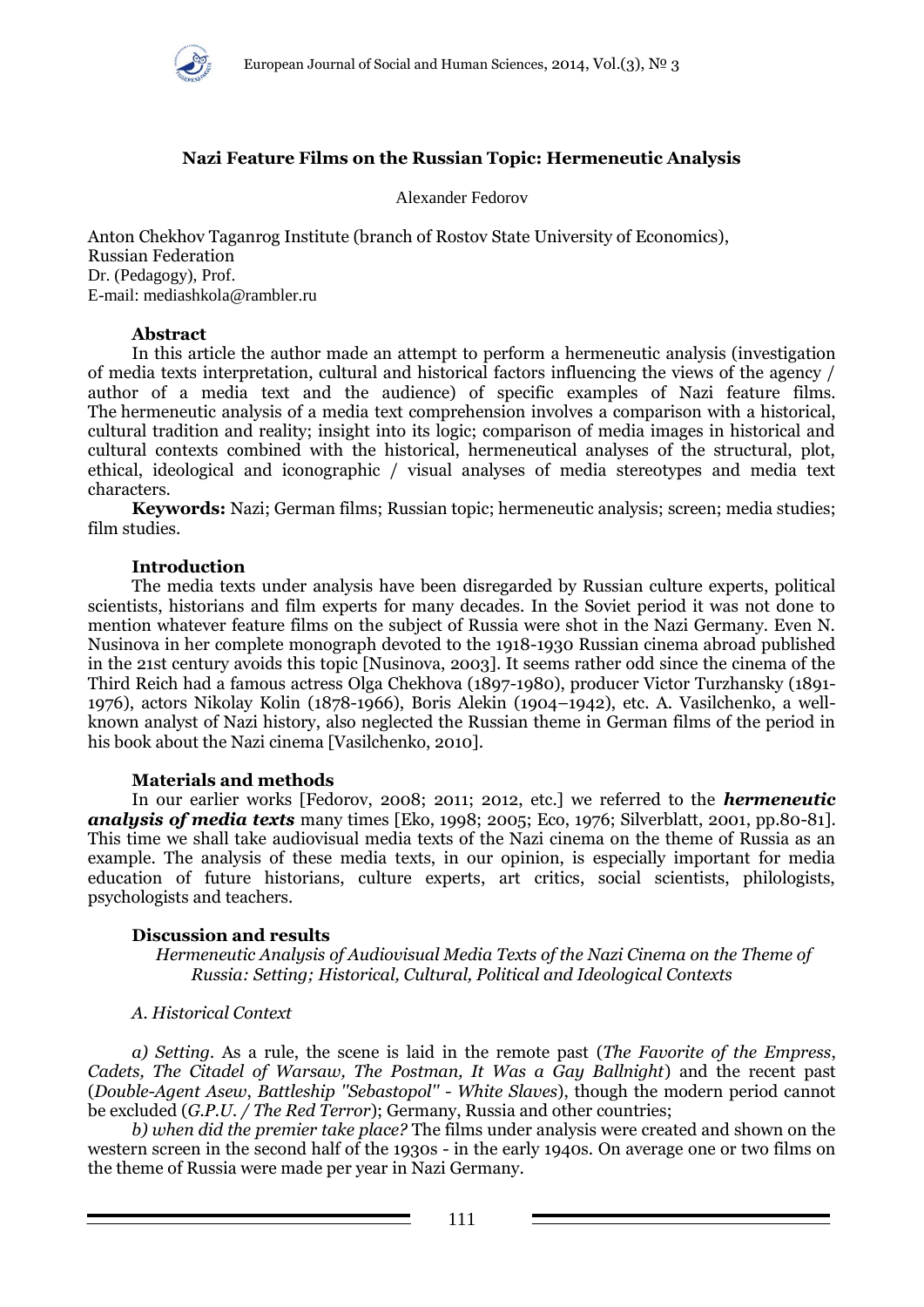

*c) how did the events of that time affect the media texts? d) what events occurred when the media texts were being created? How did the media texts comment on the events? How does the awareness of the historical background contribute to the comprehension of the media texts?*

The appearance of these media texts was certainly caused by real events which took place in the 1930s – 1940s. When Hitler came to power the tendency of the Third Reich-USSR confrontation became apparent. That is why there were two conceptions of reflecting ''the Russian world'' in the Nazi cinematography: tsarist Russia, emigrant Russia could get a positive film interpretation (*The Favorite of the Empress*, *It Was a Gay Ballnight, From Midnight, etc.*), whereas Bolshevism and Soviet Russia would always look negative on the screen (*Battleship ''Sebastopol'' - White Slaves, G.P.U. / The Red Terror*). It should also be noted that after the German intervention on the USSR in 1941 both tsarist and emigrant Russia ceased to interest the cinematography of the Third Reich and was at best on the fringes of plots (for example, in the form of episodes with Russians) whereas the Nazi film*, G.P.U. / The Red Terror* shown in 1942 actively exposed ''bolshevist spies' schemes''… Besides unlike the Soviet cinematography where from 1941 to 1942 there were shot over 70 short (including novels in ''Battle Film Collections'') and full-length films which directly reflected the events of the war with Germany, the Nazi cinema relied on reported war chronicles.

*B. Ideological, Political Contexts.*

*How do media texts reflect, strengthen, instill or form this or that ideology?*

One cannot but feel an obvious propagandistic message aimed at persuading the audience that:

- Russia used to be great when it was an empire where culture flourished (a comedy about the life of Russian aristocracy in the epoch of Empress Elisabeth - *The Favorite of the Empress,* a musical melodrama about the life of P.I. Tchaikovsky - *It Was a Gay Ballnight*);

- at the same time the imperial policy of Russia could be dangerous for other European countries (*The Citadel of Warsaw, Cadets*);

- after 1917 one can express sympathy only with Russians who suffered from Bolsheviks and those who emigrated to the West (*Battleship ''Sebastopol'' - White Slaves, From Midnight, etc.*);

Bolsheviks practice mass terror both towards representatives of aristocracy and civilian population, their aim is to turn Russian people into slaves (*Battleship ''Sebastopol'' - White Slaves, G.P.U. / The Red Terror*);

- armed resistance to Bolsheviks is justified and indispensable (*Battleship ''Sebastopol'' - White Slaves, G.P.U. / The Red Terror*).

In whole, the ideological and political contexts of the world outlook presented in Nazi feature films on the theme of Russia may be outlined in the following way (Table 1):

| Table 1. Ideology and Political Context of the Outlook Represented in Nazi |
|----------------------------------------------------------------------------|
| <b>Feature Films on the Theme of Russia</b>                                |

| <b>Key Questions</b>                                                          | <b>Representation of</b><br>the Russian Past<br>World                                                      | <b>Representation of the Soviet World</b>                                                                                   |
|-------------------------------------------------------------------------------|------------------------------------------------------------------------------------------------------------|-----------------------------------------------------------------------------------------------------------------------------|
| What is the<br><i>ideology of this</i><br>world?                              | Monarchist ideology                                                                                        | Communist aggressive ideology                                                                                               |
| What outlook<br>does this world<br>present -<br>optimistic or<br>pessimistic? | Optimistic<br>world<br>outlook<br>prevails,<br>though, in some cases<br>there can be different<br>variants | Mostly self-confident and<br>optimistic; pessimism takes<br>place only the negative end for<br><b>Bolshevist characters</b> |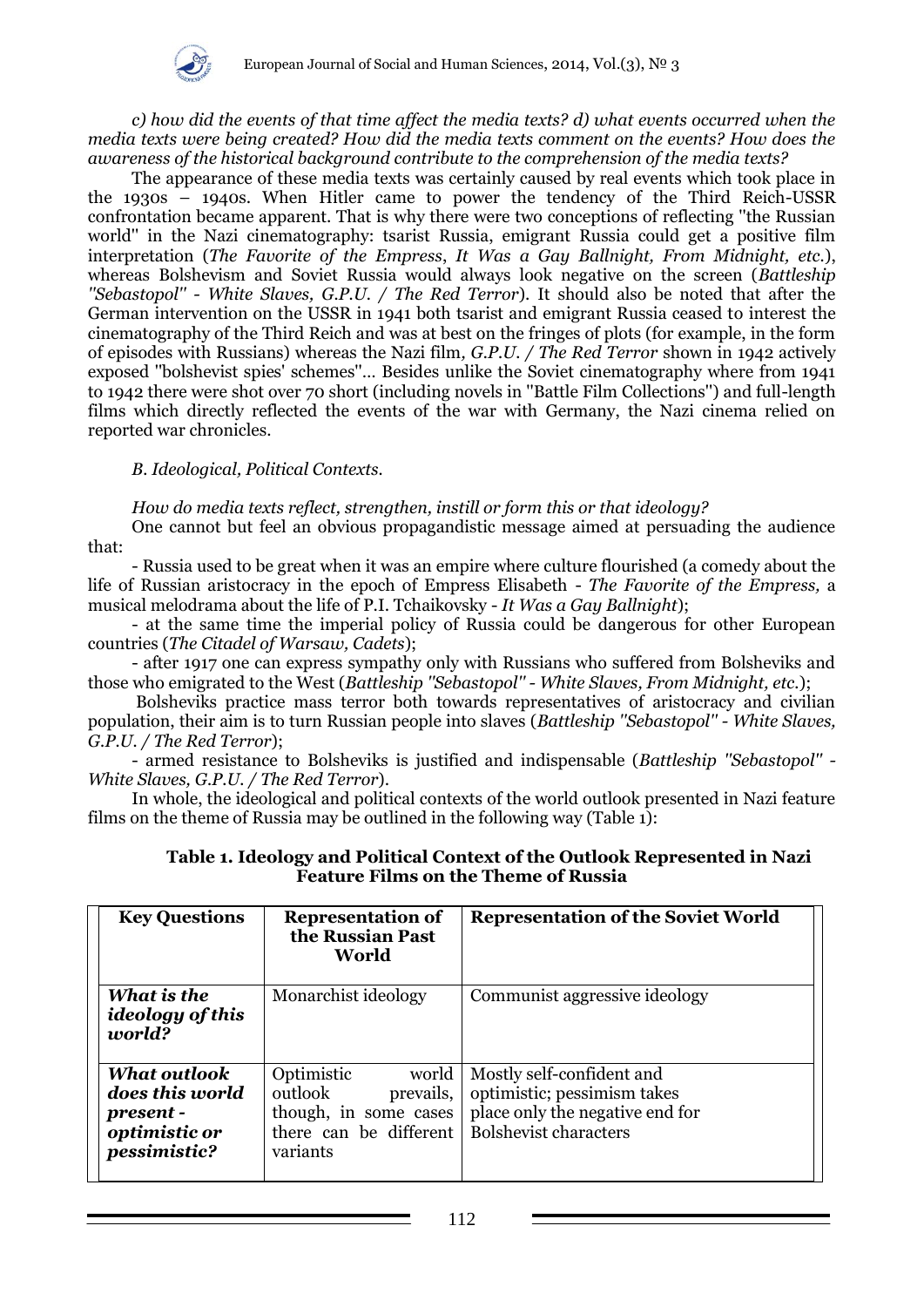

| What is the            | Patriotism - monarchy -             | Communism - Bolshevism -           |
|------------------------|-------------------------------------|------------------------------------|
| hierarchy of           | culture - nation - family           | aggression - inhumane treatment    |
| values                 | - love.                             | of victims, dismissive attitude    |
| according to           |                                     | to the inferior                    |
| this outlook?          |                                     |                                    |
| What values can        | Patriotic,<br>monarchist,           | Communist, Bolshevist values       |
| be found in this       | family values.                      |                                    |
| media text?            |                                     |                                    |
| <b>What values</b>     |                                     |                                    |
| dominate in the        |                                     |                                    |
| end?                   |                                     |                                    |
| What does it           | <b>It</b><br>be<br>to<br>means<br>a | It means to be a bolshevist –      |
| mean to be a           | monarchist, patriot,<br>a           | communist who is cruel to his      |
| success in this        | good family man.                    | victims. In this aspect characters |
| world?                 | In this aspect positive             | are stereotyped, though they may   |
| What person            | characters<br>are                   | possess some individual traits     |
| succeeds in this       | though<br>stereotyped,              | (slyness, stupidity, cowardice)    |
| world?                 | they may possess some               |                                    |
| <b>What conduct is</b> | individual<br>traits                |                                    |
| rewarded in this       | (beauty,<br>humor,                  |                                    |
| world?                 | musical talent)                     |                                    |
| To what extent         |                                     |                                    |
| is it                  |                                     |                                    |
| stereotyped?           |                                     |                                    |
|                        |                                     |                                    |

## *C. Cultural Context*

*How do media texts reflect, strengthen, or form cultural: relations, values, and myths?*

Being a product of mass/pop culture Nazi films on the subject of Russia are based on folk and mythological sources including the traditional notion of the Western world about the ''mysterious Russian soul''. In this respect it is interesting to analyze Karl Anton's (1898-1979) film *Battleship ''Sebastopol'' - White Slaves* (1937) in which the myth about the rebellious *Battleship Potemkin*  (1925) brilliantly created by Sergei Eisenstein was apparently used.

And it is not accidental since as late as 1933 the then head of the Culture Department minister J. Goebbels said about the film *Battleship Potemkin* at the meeting with German filmmakers*:* ''This is a wonderful film. From the cinematographic point of view it is unmatched. The one who has no firm political convictions could have become a Bolshevik after watching the film. It also proves that one can easily suggest some tendency in a masterpiece. Even the worst ideas can be propagandized with artistic means'' [Vasilchenko, 2010, p. 5]. Thus it was a government order in its way to create a Nazi analog of S. Eisenstein's film. And in 1937 this order was completed by K. Anton. In the film *Battleship ''Sebastopol'' - White Slaves* the seaman as well as in S. Einstein's film stirred up a rebellion on shipboard. But this event was given with a reversed sign, i.e. the rebellion aboard the *Battleship ''Sebastopol''* is fomented by malicious and fierce Bolsheviks who slaughter noble officers, priests, rape women, burn orthodox icons… But, God be thanked, there is a Russian officer, Count Konstantin Volkov who gathers true seamen devoted to Russia. He disarms the rebels and frees the captives. At the end of the film Count Volkov pronounces a conceptual phrase of the film *Battleship ''Sebastopol''*: ''This calamity doesn't concern only Russia. The enemies of civilization must be destructed. The struggle is pursued!'' Then his thought is supported by one of his companions-in-arms: ''Peoples don't see this danger yet…''

*D. Genre Modifications:* **generally – a drama and melodrama. At the same time, not only** Russian but also German actors were involved in the film.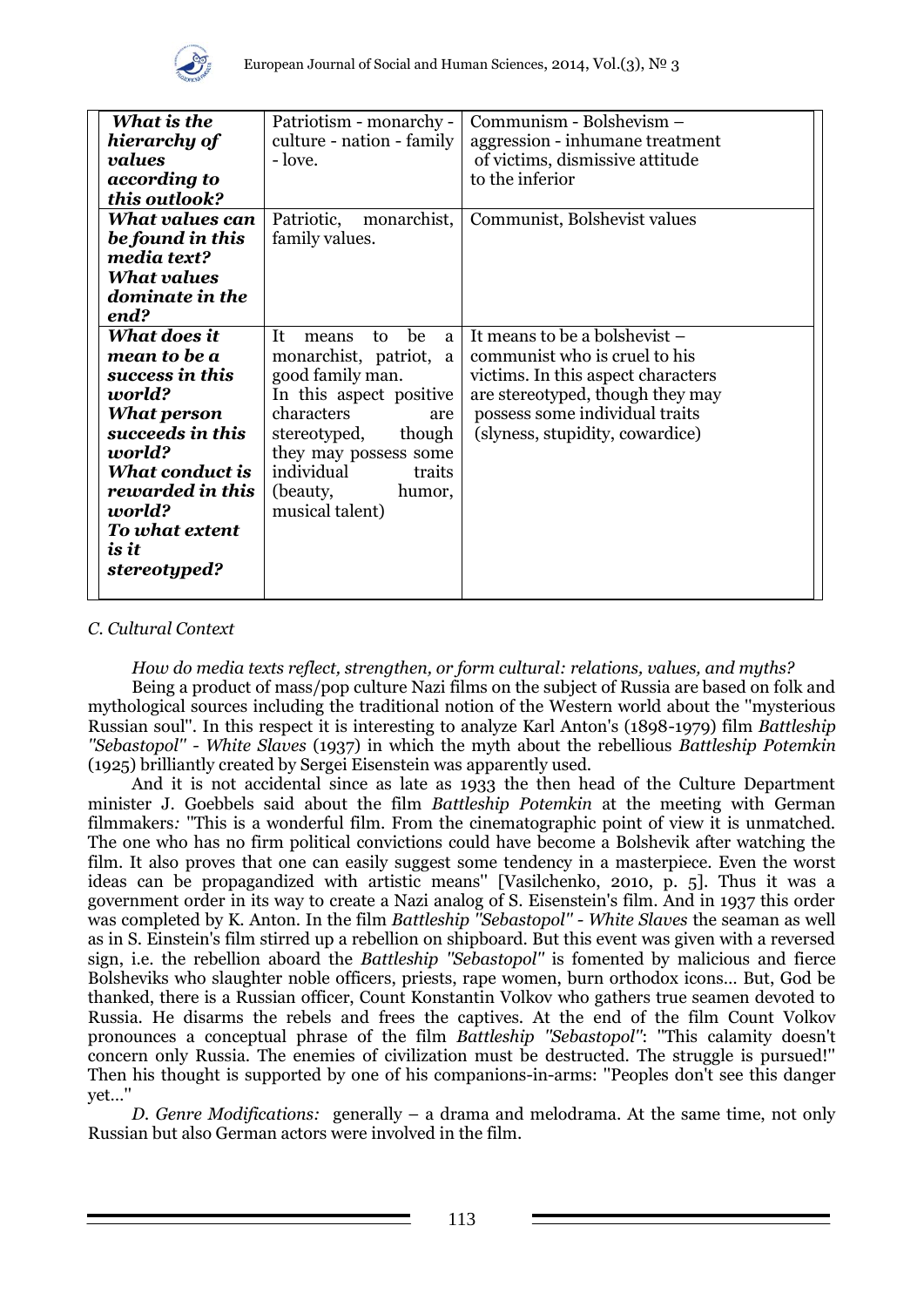

*F. Basic Drama Stereotypes of the Media Texts:*

- love adventures of Russian aristocrats;

- sufferings of Russian emigrants who fled from Bolsheviks;

- Bolsheviks' destruction of a peaceful, tranquil and happy life of people; their occupation of the ship, city, mass communist terror (executions, tortures, etc.) towards the civilian population including women; the struggle of the best representatives of the Russian people with Bolsheviks.

In particular, in the film *G.P.U. / The Red Terror* directed by Karl Ritter (1888-1977) - one of the most famous Nazi filmmakers and a member of the national-socialist party since 192, the major positive characters - Irina and Peter get into an underground prison situated in the building of … the Soviet consulate in Rotterdam. Their story would have had a tragic end if it had not happened in May, 1940. It was at this point that the Nazi army started their occupation of Holland. So, taking the advantage of the bombing and panic of Soviet ''diplomats'' Peter kills the torturer-Cheka officer, frees Irina from the cell who is more dead than alive, helps her get out into the street where Wehrmacht tanks are already rolling over it. Here is freedom, light, and a triumph of justice...

*Techniques of reality representation (iconography) - setting, conditions of life, etc.*

Simple dwellings and conditions of life of ''ordinary'' characters (of course if they are not in Soviet prison cells); luxurious apartments of the Russian aristocracy. Everyday life of Bolsheviks is shown with somewhat grotesque but in whole it is also verisimilar (there are portraits of leaders on the walls, etc.).

*Typology of characters (their values, ideas, ethics, clothing, constitution, vocabulary, mime, gestures)*

Character's age: 18-60 (men), 18-30 (women).

Character's race: white.

Character's appearance, clothes, constitution:

*a)* Russian characters of the tsarist time as well as the characters who emigrated from the Bolshevist regime to the west are dressed depending on their social status: luxury of the imperial palace (*The Favorite of the Empress*), modesty of the postmaster (*The Postman*), etc. The appearance of these characters is attractive as a rule, especially it concerns the representatives of aristocracy;

*b)* Bolshevist characters are normally dressed in a uniform with attributes of the time (a leather jacket, cartridge belts, a Mauser, etc.); they are robust though sometimes may have a commonplace physical constitution; in most cases they are physiognomically disagreeable.

*c)* victims of the Bolshevist terror are dressed in accordance with their social standing; their constitutions vary in a wide range and depend on the context of a certain film; female characters are rather attractive as a rule;

Educational attainment: higher education (officers, aristocrats), secondary education, illiterate people.

Social standing, profession: the social standing of Russian and Soviet characters (aristocrats, officers, emigrants, ordinary people, Bolsheviks, etc.) varies considerably depending on definite film plots.

Marital status of characters also depends on the film plots.

Character traits: cruelty, meanness, sexual concern, tenacity of purpose, hostility, slyness, power (Bolshevist characters); nobleness, power, purposefulness, courage (positive characters aristocrats, emigrants, the intelligentsia, etc.). Bolshevist characters are shown as malicious, rude and cruel fanatics with a primitive speech, active gesticulation and rough voice timbres. Positive characters, on the contrary, are gallant and soft-voiced. In whole the characters of all Nazi media texts on the subject of Russia are given only in an outline without a psychological insight.

*Value orientations (ideological, religious, others) of a character:* in the films about Bolsheviks (*Battleship ''Sebastopol'' - White Slaves, G.P.U. / The Red Terror*) communist values together with atheism, terror and violence are clearly revealed. The values of positive characters are close to ''all-European'' ones.

*Conduct of a character, his strategy of conflict resolution:* the characters' behavior is motive by the development of the above-mentioned stereotyped media text plots. Bolshevist characters in most cases behave cruelly and mercilessly but their victims either suffer from a feeling of doom and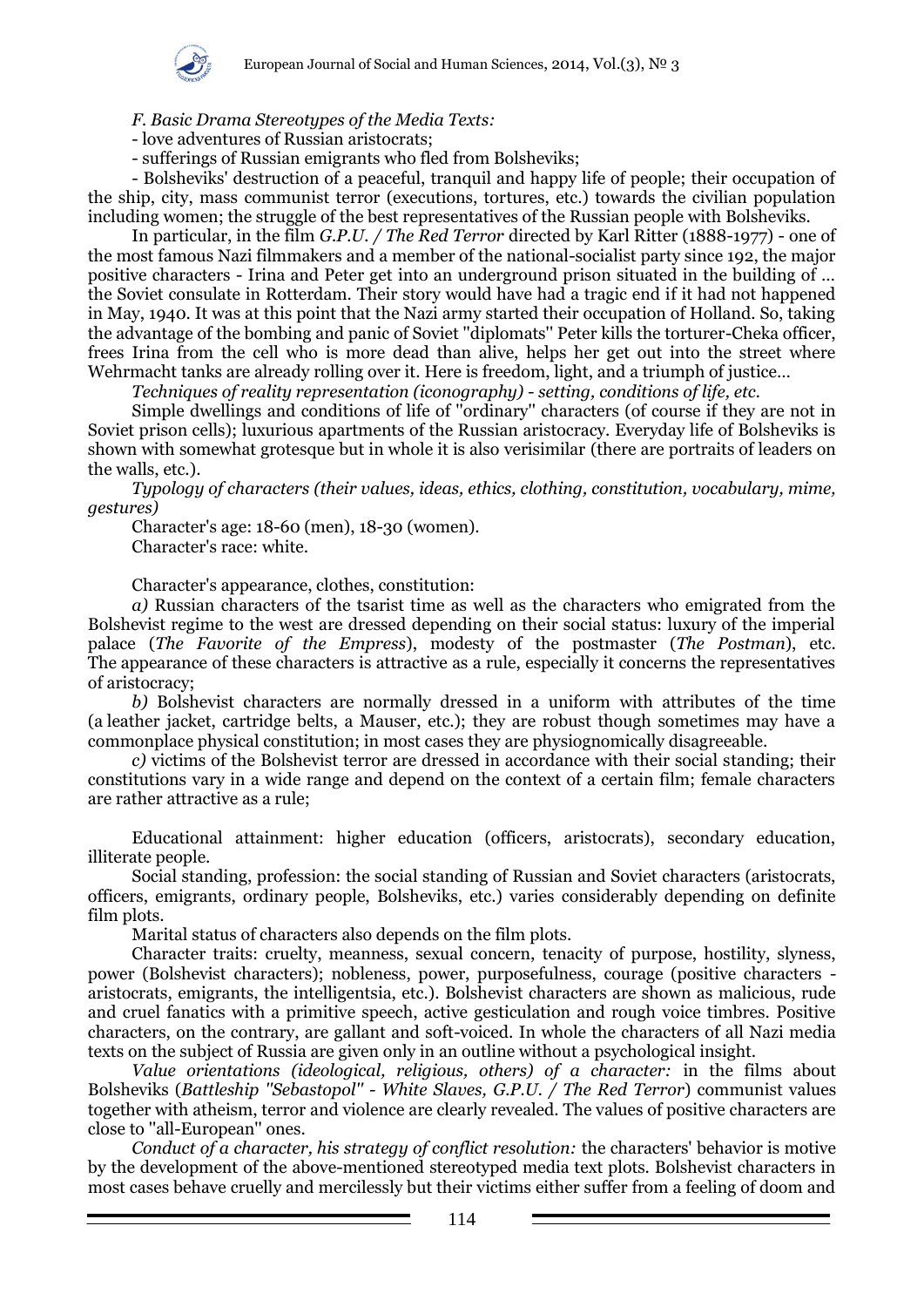

dread or show determination to stand up to the end. The actions of Russian characters from Nazi films about the time before 1917 depend on certain plots and genres and can vary in a wide range both negative (Russian characters in the war drama *Cadets*) and positive (P.I Tchaikovsky in the musical melodrama *It Was a Gay Ballnight)*

### *Significant changes in the media text plot and characters' lives, the incipient problem, search for solutions to the problem*

In the films with Bolshevist characters a peaceful and happy life of positive characters is broken by aggressive actions of revolutionary seamen, Cheka officials and other negative personalities. The incipient problem: as a result of Bolshevist extreme violence the lives of positive characters are under threat. And there is only solution to the problem, i.e. struggle against Bolshevism. In the films about the time before 1917 (for instance, films about the life of Russian emigrants) the plots are more varied and are not so much stereotyped.

## **Conclusions**

Thus we made an attempt to perform a hermeneutic analysis (investigation of media texts interpretation, cultural and historical factors influencing the views of the agency / author of a media text and the audience) of specific examples of Nazi feature films. At the same time we mean that the hermeneutic analysis of a media text comprehension involves a comparison with a historical, cultural tradition and reality; insight into its logic; comparison of media images in historical and cultural contexts combined with the historical, hermeneutical analyses of the structural, plot, ethical, ideological and iconographic / visual analyses of media stereotypes and media text characters.

## **References:**

1. Eco U. (1998). *Lack of Structure. Introduction to Semiology.* St. Petersburg: Petropolis, 432 p.

2. Eco U. (2005). *The Role of the Reader. Studies on the Semiotics of the Text.* St. Petersburg: Symposium, 502 p.

3. Eco, U. (1960). Narrative Structure in Fleming, p.52 in: Buono, E., Eco, U. (eds.). *The Bond Affair.* London: Macdonald.

4. Eco, U. (1976). *A Theory of Semiotics.* Bloomington: Indiana University Press.

5. Eco, U. (1995). *The Role of the Reader. Studies on the Semiotics of the Text.* St.Petersburg: Symposium.

6. Eco, U. (1998). *The missing structure. An introduction to semiology.* St.Petersburg: Petropolis.

7. Fedorov, A.V. *Transformation of Russia's image on the Western screen.* Moscow: Information for All, 2010.

8. Fedorov, A.V. (2001). *Media Education*. Rostov: CVVR.

9. Fedorov, A.V. (2003). Media Education and Media Literacy: Experts' Opinions. In: *MENTOR. A Media Education Curriculum for Teachers in the Mediterranean.* Paris: UNESCO.

10. Fedorov, A.V. (2004). The specificity of media education of students of pedagogical institutes of higher education. *Pedagogica,* 4: 43-51.

11. Fedorov, A.V. (2004). Media Educational Practices in Teacher Training. *Pedagogica,* 4: 43-51.

12. Fedorov, A.V. (2006). Media Education: Creative Tasks for Students and Schoolchildren. *Innovations in education,* 4: 175-228.

13. Fedorov, A.V. (2007). *The Development of Media Competence and Critical Thinking of Students of Pedagogical Universities.* Moscow: ICO "Information for All".

14. Fedorov, A.V. (2008). Analysis of Cultural Mythology of Media Texts in the Student Audience. *Innovations in Education.* 4: 60-80.

15. Fedorov, A.V. (2009). Comparative Analysis of Media Stereotypes of the Times of the ―Cold War‖ and Ideological Confrontation (1946-1991). *Media Education,* 4: 62-85.

16. Fedorov, A.V. (2009). The Analysis of Cultural Mythology of Media Texts in Student Audience. *Distance and Virtual Education,* 12: 4-13.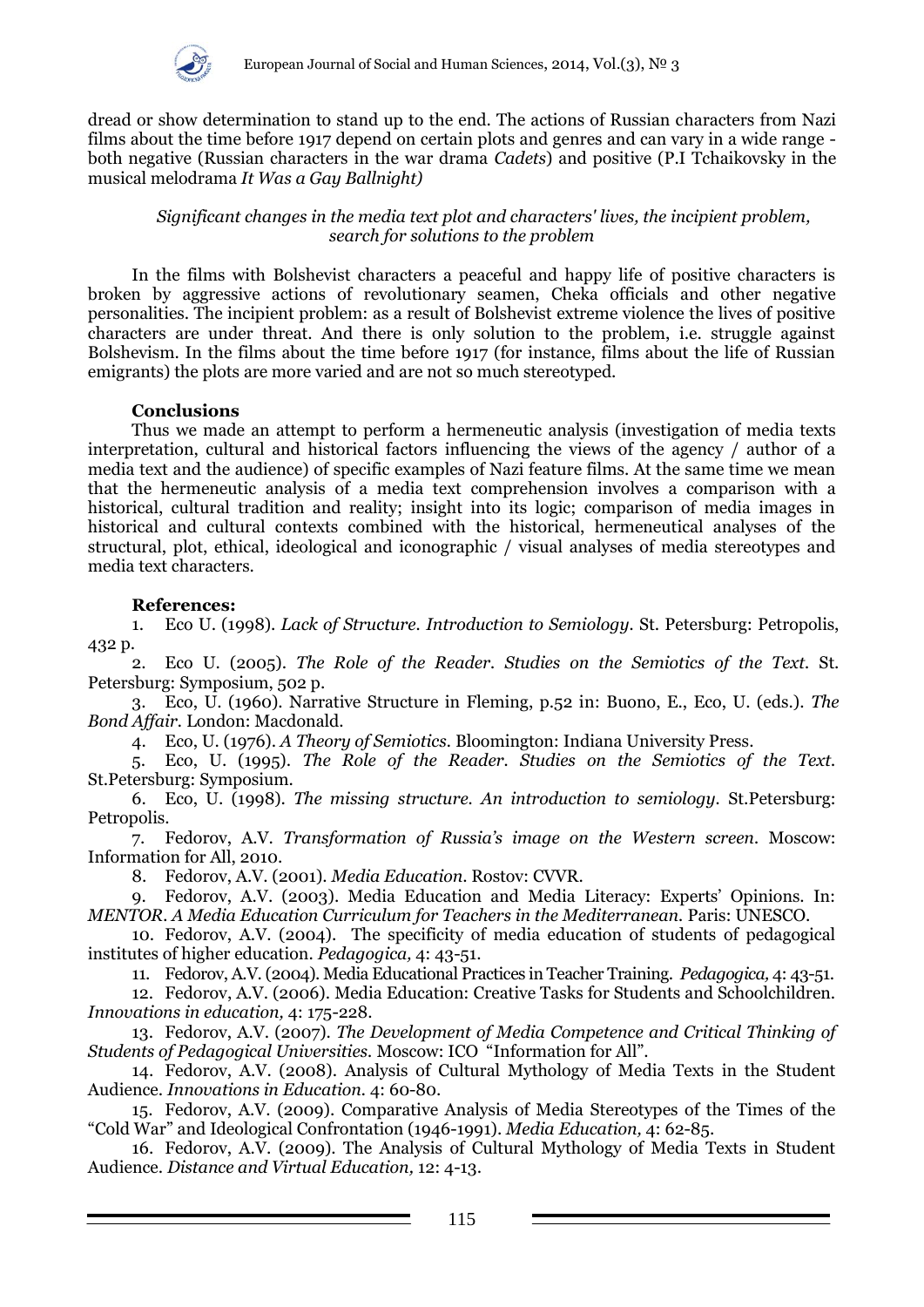

17. Fedorov, A.V. (2010). Umberto Eco and the Semiotic Theory of Media Education. *Innovations in Education*, 5: 56-61.

18. Fedorov, A.V. (2011). *Structural Analysis of Media Texts: Stereotypes of Soviet Cinematic Image of War and V. Vinogradov's Film "Eastern Corridor"* (1966). In: *Problems of Cultural Studies,* № 6, pp.110-116.

19. Fedorov, A.V. (2011). The Virtual World of Crime: The Analysis of the Detective Genre at the Media Education Lessons in the Student Audience. *Distance and Virtual Education,* 11: 88-99.

20. Fedorov, A.V. (2012). *Analysis of Audiovisual Media Texts.* Moscow, 182 p.

21. Fedorov, A.V. (2012). The Contemporary Mass Media Education in Russia: In Search for New Theoretical Conceptions and Models. *Acta Didactica Napocensia, 1: 53-64.*

22. Masterman, L. (1985). *Teaching the Media.* London: Comedia Publishing Group.

23. Masterman, L. (1997). A Rational for Media Education. in: Kubey, R. (ed*.) Media Literacy in the Information Age*. New Brunswick (U.S.A.) and London (UK): Transaction Publishers, 15-68.

24. Mosejko, A. (2009). Transformation of the Russian Image in the West in the Context of the Culture of the last third of the 20th Century. *Social Sciences and Modern Times,* 2: 23-35.

25. Nusinova, N. (2003). *When We Return to Russia… Russian-language Cinematography Abroad.* Мoscow: NIIK, Eisenstein Center, 464 p.

26. Potter, W.J. (2001). *Media Literacy.* Thousand Oaks – London: Sage Publication.

27. Silverblatt, A. (2001). *Media Literacy.* Westport, Connecticut – London: Praeger.

28. Vasilchenko, A. (2010). *Projector of Doctor Goebbels. Cinematograph of the Third Reich*. Мoscow: Vetche, 320 p.

## *Selected Filmography*

**Double-Agent Asew / Lockspitzel Asew. Germany, 1935.** Film director: Phil Jutzi. Script writer: At. Timann. Cast of actors: Fritz Rasp, Olga Chekhova, Hilde von Stolz and others.

**The Favorite of the Empress / Der Favorit der Kaiserin. Germany, 1936.** Film director: Werner Hochbaum. Script writers: Charles Amberg, Hans Martin Cremer and others. Cast of actors: Olga Chekhova, Anton Pointner, Heinz von Cleve, Ada Chekhova and others.

**Battleship ''Sebastopol'' - White Slaves / Panzerkreuzer "Sebastopol" - Weisse sklaven. Germany, 1937.** Film director: Karl Anton. Script writers: Charlie Roellinghoff, Karl Anton, Arthur Pohl, Felix von Eckardt. Cast of actors: Camilla Horn, Karl John, Werner Hinz, Theodor Loos, Fritz Kampers and others.

**The Citadel of Warsaw / Die Warschauer Zitadelle. Germany, 1937.** Film director: Fritz Peter Buch. Script writers: Gabriela Zapolska, Fritz Peter Buch. Cast of actors: Lucie Hoflich, Werner Hinz and Claire Winter.

**From Midnight / Ab Mitternacht. Germany, 1938**. Film director: Carl Hoffmann. Script writers: Joseph Kessel, I. Ermoljev. Cast of actors: Gina Falckenberg, Peter Voss, Rene Deltgen, N. Kolin and others.

**It Was a Gay Ballnight / Es war eine rauschende Ballnacht. Germany, 1939.** Film director: Carl Froelich. Script writers: Jean Victor, Jean Victor and others. Cast of actors: Zarah Leander, Aribert Wäscher, Hans Stuwe and others.

**The Trip to Tilsit / Die Reise nach Tilsit. Germany, 1939.** Film director: Veit Harlan. Script writers: Curt Johannes Braun, Veit Harlan, Hermann Sudermann. Cast of actors: Anna Dammann, Frits van Dongen, Heiner Dugal and others.